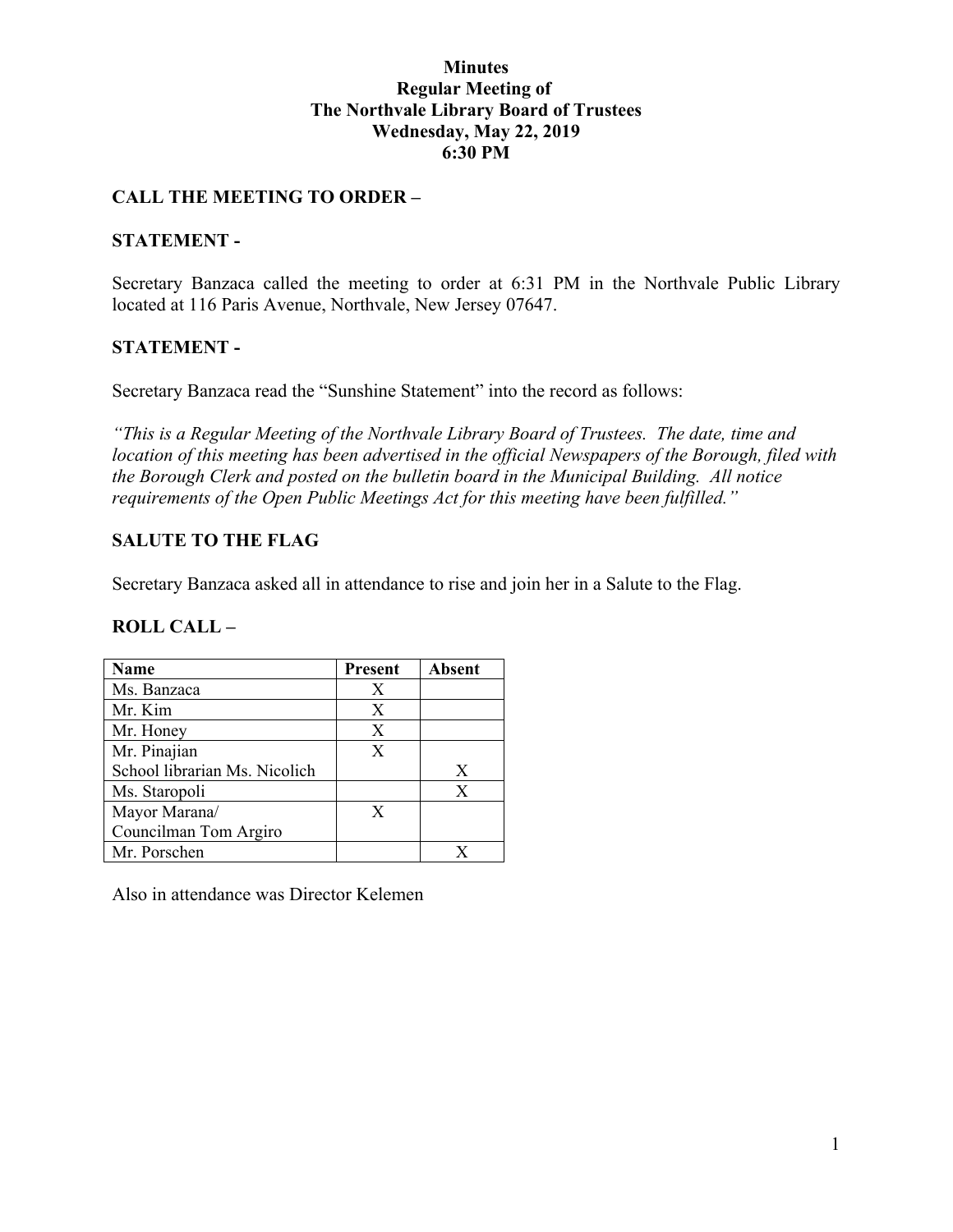## **APPROVAL OF MINUTES**

Mayor Marana X

Mr. Argiro

Resolved to approve the minutes from the March  $27<sup>th</sup>$  & April  $24<sup>th</sup>$  2019 regular board meetings.

 $X \parallel$   $\parallel$   $\parallel$ 

 $\mathbf{x}$  and  $\mathbf{x}$ 

**Name ACTION YES NO ABSENT ABSTAIN** Ms. Banzaca | Motion |  $X$ Mr. Kim Second X Mr. Honey X<br>
Mr. Pinajian X Mr. Pinajian Ms. Nicolich  $X \parallel$   $\parallel$   $\parallel$  $X \qquad \qquad$ 

The minutes were adopted on a roll call vote as follows:

Resolved to approve the executive minutes from the March 27, 2019 meeting.

| <b>Name</b>   | <b>ACTION</b> | <b>YES</b> | NO | <b>ABSENT</b> | <b>ABSTAIN</b> |
|---------------|---------------|------------|----|---------------|----------------|
| Ms. Banzaca   |               | Х          |    |               |                |
| Mr. Kim       | second        | X          |    |               |                |
| Mr. Honey     |               | X          |    |               |                |
| Mr. Pinajian  |               | X          |    |               |                |
| Ms. Nicolich  |               |            |    | X             |                |
| Ms. Staropoli |               |            |    | X             |                |
| Mayor Marana  | Motion        | X          |    |               |                |
| Mr. Argiro    |               |            |    | X             |                |
| Mr. Porschen  |               |            |    |               |                |

The minutes were adopted on a roll call vote as follows

Ms. Staropoli X

Mr. Porschen x

## **GENERAL DISCUSSION –**

Director Kelemen reviewed the initial blueprint plans from architect Roy Sokoloski. The plan provided an updated building layout which would allow the Library to maximize the existing floorspace for all patrons and programs.

The board liked the suggested updates and was on board with having Roy finish planning for Phase 1.

## **Director's Report**

 **52 programs offered to community-** The kids are getting a lot of use out of the 3D printers and are making connections between what they learn in school and the library programs.

## **725 people attended library programs in April 2019**

| <b>Program/Event</b>                     | <b>Date</b> | <b>Children</b> | Teens Children/ Adults Total<br>Teens |               | <b>Department</b><br>(Juv, YA,<br><b>Adult</b> ) |
|------------------------------------------|-------------|-----------------|---------------------------------------|---------------|--------------------------------------------------|
| Northvale Preschool<br><b>Story Time</b> | 4/1/2019    | 15              | 15                                    | 17            | Juv                                              |
| <b>Chess Club</b>                        | 4/1/2019    |                 |                                       | $\mathcal{D}$ | Juv                                              |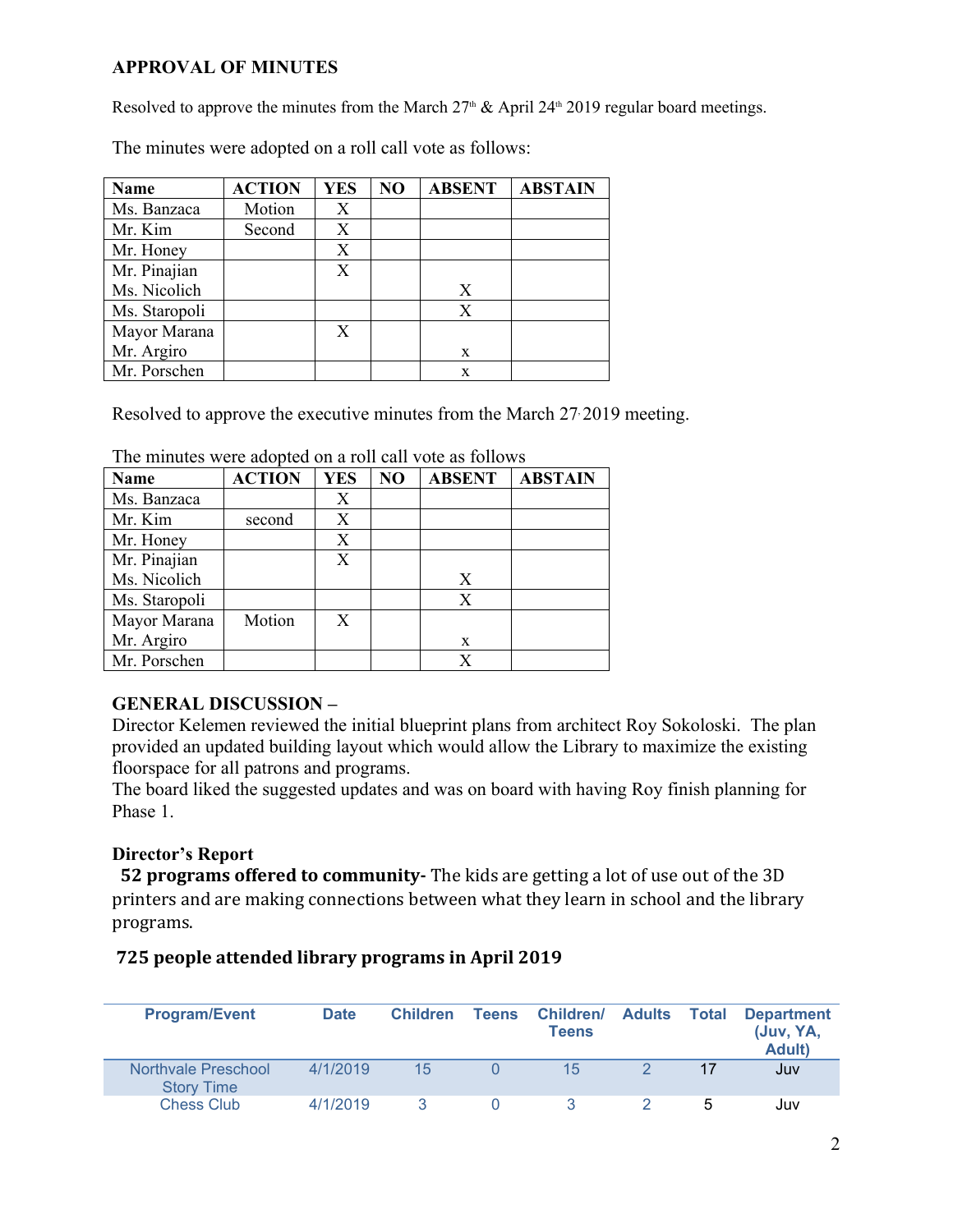| <b>Story Time</b>                                | 4/2/2019  | $\overline{2}$      | 0            | $\overline{2}$   | $\overline{2}$ | $\overline{4}$          | Juv         |
|--------------------------------------------------|-----------|---------------------|--------------|------------------|----------------|-------------------------|-------------|
| Learn Basic Korean                               | 4/2/2019  | $\mathbf{0}$        | $\mathbf{0}$ | 0                | 3              | 3                       | Adult       |
| <b>ESL Conversation Class</b>                    | 4/3/2019  | $\overline{0}$      | 0            | $\overline{0}$   | 5              | 5                       | Adult       |
| <b>3D Printing Class</b>                         | 4/4/2019  | 0                   | 8            | 8                | 1              | 9                       | YA          |
| Read to A Dog                                    | 4/4/2019  | $\mathbf{1}$        | 0            | $\mathbf{1}$     | $\mathbf{1}$   | $\overline{2}$          | Juv         |
| <b>Music Together</b>                            | 4/5/2019  | 4                   | 0            | 4                | 4              | 8                       | Juv         |
| <b>Gaming Tournament</b>                         | 4/5/2019  | 3                   | 14           | 17               | 3              | 20                      | YA          |
| <b>Great Library Egg Hunt</b>                    | 4/6/2019  | 85                  | 13           | 98               | 60             | 158                     | Juv         |
| <b>Northvale Preschool</b>                       | 4/8/2019  | 15                  | 0            | 15               | $\mathbf{1}$   | 16                      | Juv         |
| <b>Story Time</b>                                |           |                     |              |                  |                |                         |             |
| <b>Chess Club</b>                                | 4/8/2019  | 8                   | 3            | 11               | 5              | 16                      | Juv         |
| <b>Library Card: Uncovered</b>                   | 4/8/2019  | $\mathsf{O}\xspace$ | $\pmb{0}$    | $\boldsymbol{0}$ | $\pmb{0}$      | $\sqrt{3}$              | Adult       |
| <b>Story Time</b>                                | 4/9/2019  | $\overline{2}$      | $\mathbf 0$  | 2                | $\overline{2}$ | 4                       | Juv         |
| Learn Basic Korean                               | 4/9/2019  | $\boldsymbol{0}$    | 0            | $\mathbf 0$      | $\overline{2}$ | $\overline{2}$          | Adult       |
| <b>DIY: Library Card Pouch</b>                   | 4/9/2019  | 5                   | 3            | 8                | 4              | 12                      | Juv         |
| <b>Magical Melodies</b>                          | 4/10/2019 | 5                   | $\pmb{0}$    | 5                | 5              | 10                      | Juv         |
| <b>Carol King Tribute</b>                        | 4/10/2019 | 0                   | 0            | 0                | 70             | 70                      | Adult       |
| Concert                                          |           |                     |              |                  |                |                         |             |
| <b>ESL Conversation Class</b>                    | 4/10/2019 | $\overline{0}$      | 0            | $\mathbf 0$      | 5              | $\sqrt{5}$              | Adult       |
| <b>DIY: Washer Jewlery</b>                       | 4/11/2019 | 0                   | 0            | 0                | 9              | 9                       | Adult       |
| <b>DIY: Bullet Journaling</b>                    | 4/11/2019 | $\overline{0}$      | 7            | $\overline{7}$   | $\pmb{0}$      | $\overline{7}$          | YA          |
| <b>3D Printing Class</b>                         | 4/11/2019 | 0                   | 8            | 8                | 1              | 9                       | YA          |
| <b>Magical Melodies</b>                          | 4/12/2019 | 12                  | 0            | 12               | 12             | 24                      | Juv         |
|                                                  |           |                     |              |                  |                |                         |             |
| <b>DIY: Canvas Library</b>                       | 4/12/2019 | 7                   | 5            | 12               | 3              | 15                      | Juv         |
| <b>Bags</b><br>D.E.A.R. with Friends             | 4/12/2019 | $\overline{0}$      | 0            | $\overline{0}$   | $\overline{2}$ | $\overline{2}$          | Adult, Juv, |
|                                                  |           |                     |              |                  |                |                         | YA          |
| <b>Artistically Abled</b>                        | 4/13/2019 | 6                   | 0            | 6                | 6              | 12                      | Juv         |
| <b>Mosaic Decorated Egg</b>                      | 4/15/2019 | 4                   | 0            | 4                | $\overline{2}$ | 6                       | Juv         |
| Craft                                            |           |                     |              |                  |                |                         |             |
| <b>Chess Club</b>                                | 4/15/2019 | $\overline{2}$      | 0            | 2                | 1              | 3                       | Juv         |
| <b>Wild &amp; Crafty Rabbit</b>                  | 4/16/2019 | 18                  | 0            | 18               | 13             | 31                      | Juv         |
| <b>Tales</b>                                     |           |                     |              |                  |                |                         |             |
| <b>Adult Book Discussion</b>                     | 4/16/2019 | 0                   | 0            | $\mathbf 0$      | 3              | 3                       | Adult       |
| <b>Magical Melodies</b>                          | 4/17/2019 | 16                  | 0            | 16               | 14             | 30                      | Juv         |
| <b>Hatched Chick Craft</b>                       | 4/17/2019 | 5                   | 0            | 5                | 3              | 8                       | Juv         |
| <b>3D Printing Class</b>                         | 4/18/2019 | $\overline{0}$      | 8            | 8                | $\overline{1}$ | 9                       | YA          |
| Read to A Dog                                    | 4/18/2019 | 1                   | 0            | 1                | 1              | $\overline{2}$          | Juv         |
| <b>Northvale Preschool</b>                       | 4/22/2019 | 15                  | 0            | 15               | $\overline{2}$ | 17                      | Juv         |
| <b>Story Time</b>                                |           |                     |              |                  |                |                         |             |
| <b>Earth Day Craft</b>                           | 4/22/2019 | 5                   | 0            | 5                | 3              | $\bf 8$                 | Juv         |
| <b>Chess Club</b>                                | 4/22/2019 | 5                   | 3            | 8                | $\overline{2}$ | 10                      | Juv         |
| <b>Story Time</b>                                | 4/23/2019 | 2                   | 0            | 2                | 2              | 4                       | Juv         |
| Learn Basic Korean                               | 4/23/2019 | $\mathsf{O}\xspace$ | $\pmb{0}$    | $\boldsymbol{0}$ | $\mathfrak{S}$ | $\sqrt{3}$              | Adult       |
| <b>Carrots in the Garden</b>                     | 4/23/2019 | 3                   | 0            | 3                | 3              | 6                       | Juv         |
| Craft                                            |           |                     |              |                  |                |                         |             |
| Early Days of TV talk                            | 4/23/2019 | $\pmb{0}$           | $\pmb{0}$    | 0                | $\mathfrak{S}$ | 3                       | Adult       |
| <b>ESL Conversation Class</b>                    | 4/24/0209 | 0                   | 0            | 0                | 4              | $\overline{\mathbf{4}}$ | Adult       |
|                                                  |           |                     |              |                  |                |                         |             |
| <b>In-beTWEEN Book Club</b>                      | 4/24/2019 | $\pmb{0}$           | 3            | 3                | $\overline{0}$ | 3                       | YA          |
| <b>Newspaper Earth Craft</b>                     | 4/25/2019 | 5                   | 0            | 5                | 3              | 8                       | Juv         |
| <b>Canvas Painting</b>                           | 4/25/2019 | $\overline{0}$      | $\pmb{0}$    | $\boldsymbol{0}$ | 11             | 11                      | Adult       |
| <b>3D Printing Class</b>                         | 4/25/2019 | 0                   | 7            | 7                | $\overline{2}$ | 9                       | YA          |
| <b>Magical Melodies</b>                          | 4/26/2019 | 30                  | $\pmb{0}$    | 30               | 20             | 50                      | Juv         |
| <b>Gaming Tournament</b>                         | 4/26/2019 | 4                   | 6            | 10               | 5              | 15                      | YA          |
| <b>Armchair Art Tours: Art</b><br><b>History</b> | 4/27/2019 | $\overline{0}$      | 0            | $\overline{0}$   | 10             | 10                      | Adult       |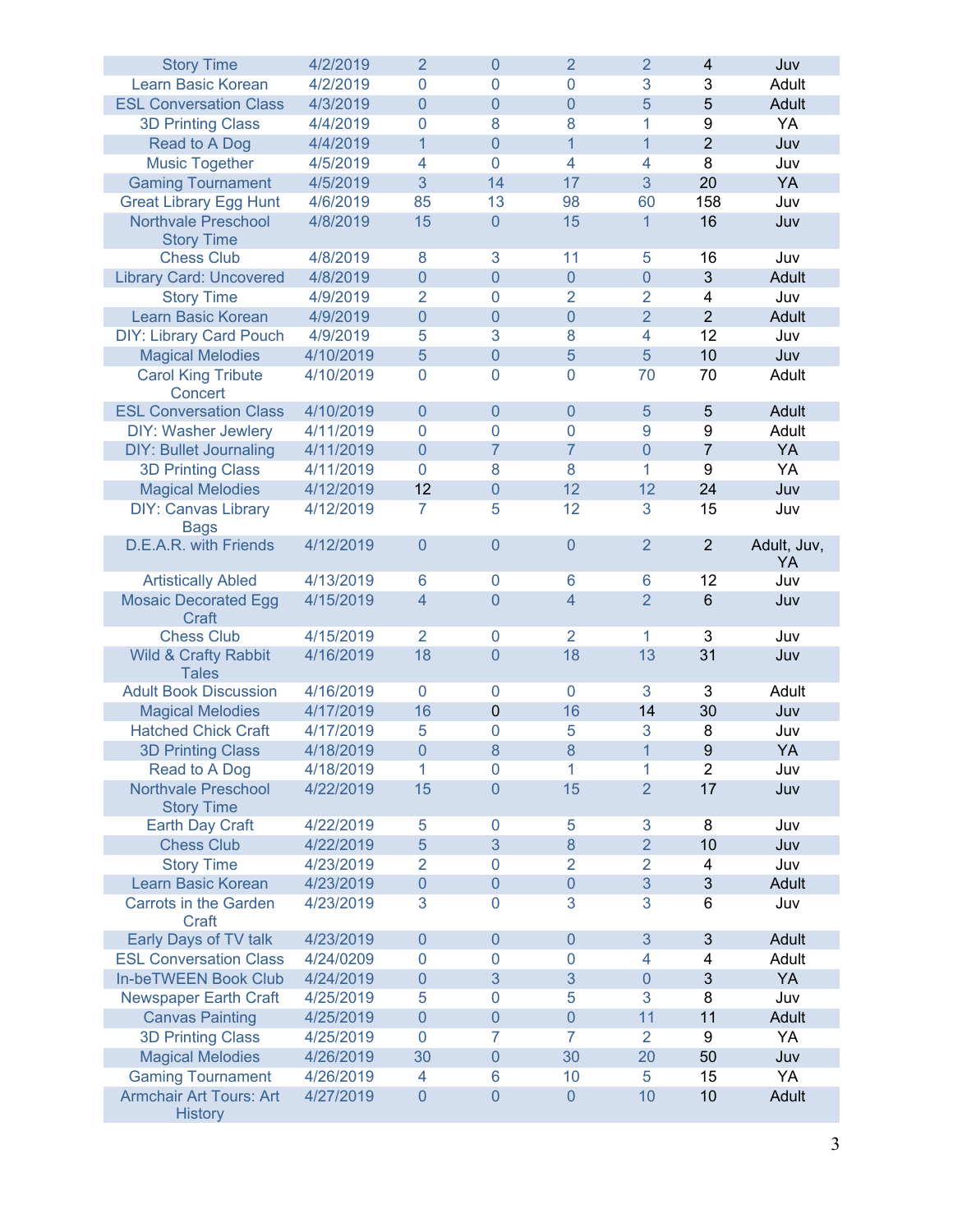| Northvale Preschool<br><b>Story Time</b> | 4/29/2019      |     |    |             |     | 14  | Juv   |
|------------------------------------------|----------------|-----|----|-------------|-----|-----|-------|
| <b>Chess Club</b>                        | 4/29/2019      | h   |    | $5^{\circ}$ |     |     | Juv   |
| Learn Basic Korean                       | 4/30/2019      |     |    |             |     |     | Adult |
| <b>April 2019</b>                        | <b>Totals:</b> | 305 | 88 |             | 329 | 725 |       |

# Upcoming Programs

This year's Summer Reading Club (SRC) theme is "A Universe of Stories." Registration begins on Monday, June 17. SRC is generously sponsored by Friends of the Northvale Library.

SRC kickoff is Saturday, June 22 with Outragehiss Pets! on the library's front lawn. Summer programs include a visit from Sciencetellers, Out of This World Magic Show with Steve Woyce, magic workshop with Joe Fischer, Housel Fun & Fitness, "Sky's the Limit",  $50<sup>th</sup>$ Anniversary of Moon Landing with space historian Joe Lennox and much more!

# Administrative

• Library Cards: 1,679 patrons registered as of May 16, 2019. 51 new registrations since the April report. 37 of the 51 new library cards were issued to Northvale Public School kindergarteners as coordinated by the Youth Services Librarian and the Northvale Public School for the Kindergarten class walking trip to the library.

# Building

Thank you DPW for replacing the library's public water fountain filter.

# **BCCLS**

- Signed the lease on the new delivery depot located in Fair Lawn.
- First delivery driver is starting next week. Additional drivers are awaiting background checks and DMV clearances.
- Delivery bins expected within the next two weeks.
- Awaiting an ETA on the BCCLS delivery vans.

Personnel

Annual performance evaluations of library assistants, Jill Brave and Megha Gandhi.

Strategic Plan

 The Northvale Library's Strategic Planning Committee met in early May. Architect Roy Sokoloski presented preliminary design ideas to the committee for improving the library's current space.

Community

- Northvale School: Kindergarten class visit to the library was a success.
- Camp Northvale: Emily coordinated with camp director to present library STEM programs on Tuesday mornings at camp.
- Memorial Day Parade: Friends of the Library and Northvale Library will march together in the borough's annual Memorial Day parade. Thank you Kathy Brunet, President of the Friends of Northvale Library.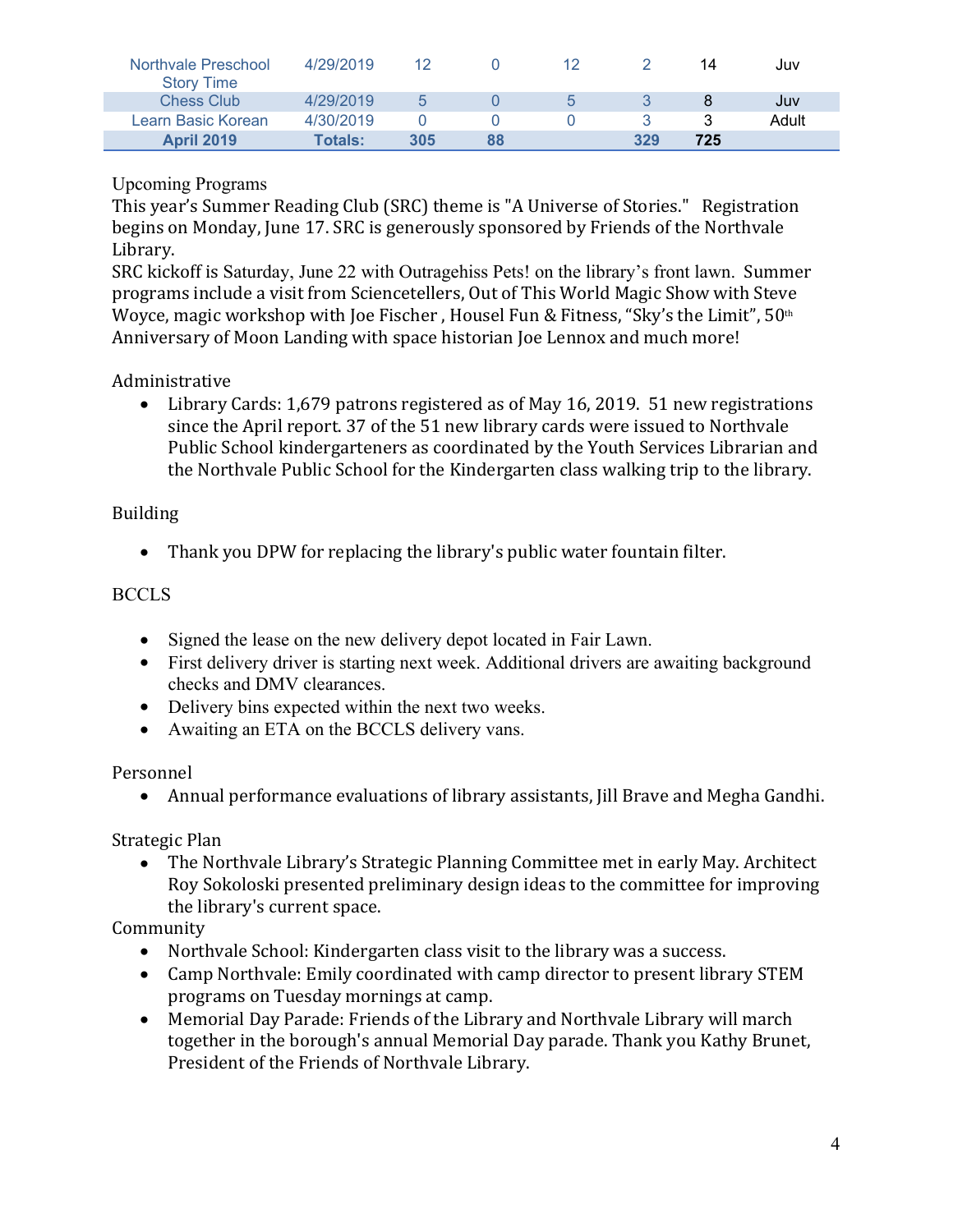Senior Center: Library Director and Senior Center Director scheduled and organized another co-sponsored afternoon concert for adults to take place at the Senior Center on Wednesday, June 12 at 1pm, featuring an acclaimed jazz musician, Abe Ovadia.

Upcoming Meetings, Trainings, and Workshops

- Emily: June14 BCCLS Youth Services Committee meeting at Closter Library
- Jennifer: June 27, BCCLS System Council meeting at Hasbrouck Heights Library

## **Friends of the Library Report**

Ms. Kathy Brunet – 417 Crest Drive gave her report from the Friends: Kathy shared that the friends are excited to contribute something to the library renovation project like a t.v. or piece of furniture. As we get further along in the project we can let them know what item would be needed.

The friends have a few fundraisers planned such as a summer sip wine tasting, hard cider tasting and the Growler and Gill on December 8<sup>th</sup>. .

### **Treasurer's Report**

We are slightly under % to total spent at 24% with \$219,000 in the bank account.

## **ROLL CALL VOTES –**

Resolved to approve the claims list for the month of April in the amount of \$4,860.85.

The resolution was adopted on a roll call vote as follows:

| <b>Name</b>   | <b>ACTION</b> | <b>YES</b> | NO | <b>ABSENT</b> | <b>ABSTAIN</b> |
|---------------|---------------|------------|----|---------------|----------------|
| Ms. Banzaca   | Motion        | X          |    |               |                |
| Mr. Kim       |               | X          |    |               |                |
| Mr. Honey     |               | X          |    |               |                |
| Mr. Pinajian  |               | X          |    |               |                |
| Ms. Nicolich  |               |            |    | X             |                |
| Ms. Staropoli |               |            |    | X             |                |
| Mayor Marana  | Second        | X          |    |               |                |
| Mr. Argiro    |               |            |    | X             |                |
| Mr. Porschen  |               |            |    |               |                |

Resolved to approve to go into executive session to discuss 2 employee reviews.

The resolution was adopted on a roll call vote as follows:

| Name        | <b>ACTION</b> | <b>YES</b> | N <sub>O</sub> | <b>ABSENT</b> | <b>ABSTAIN</b> |
|-------------|---------------|------------|----------------|---------------|----------------|
| Ms. Banzaca |               | ∡⊾         |                |               |                |
| Mr. Kim     |               | ∡⊾         |                |               |                |